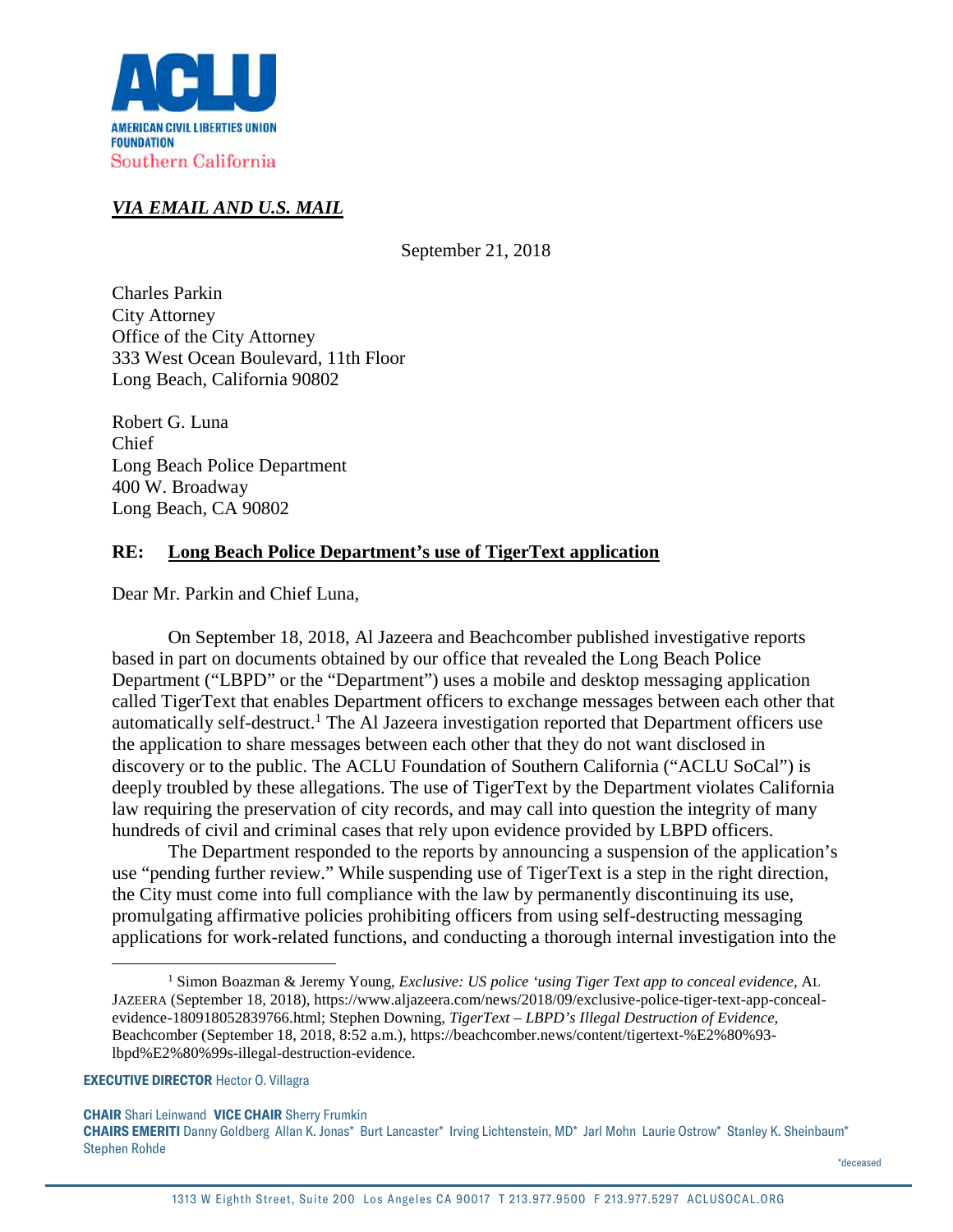use of TigerText and its impacts on closed and pending cases. We also renew our request for additional documents yet to have been disclosed to us in response to records requests, and further request any additional documents concerning the City's suspension of the application's use.

# **I. TigerText is an ephemeral messaging application that allows users to send selfdestructing messages to each other.**

TigerConnect, Inc. is a corporation that specializes in selling communications tools for the healthcare industry, one of which it calls "TigerText." TigerText is a mobile messaging platform that offers users the ability to send messages between each other with a "message lifespan" feature that sets a "message lifespan to dictate when messages will be automatically deleted."<sup>2</sup> TigerText also incorporates "messaging recall," which can "retract errant messages before or after they're read."<sup>3</sup> Together, these functions allow removal of all traces of a message from a conversation, similar to a well-known feature employed by the popular messaging application Snapchat.

Documents obtained by ACLU SoCal reveal that LBPD contracted with TigerConnect since as early as 2014 for licenses to use its TigerText application. According to the Al Jazeera report, LBPD leadership subsequently instructed officers to use TigerText to send messages they did not want revealed to the public or disclosed in criminal or civil discovery. Their sources reported that Department detectives used the service to discuss investigations of police killings, as well as internal personnel matters within the Department.

## **II. California law prohibits using TigerText to destroy text messages concerning City business.**

The Department's use of TigerText to delete messages related to police investigations and other Department business violates the City of Long Beach's legal obligation to preserve records under California law, and may violate state and federal court rules that require disclosure of evidence in litigation. Text messages sent by government officials about city business constitute "public records" under California law, even when those texts are sent on private devices. *City of San Jose v. Superior Court*, 2 Cal. 5th 608 (2017). Government Code section 34090(d) prohibits a city government from destroying public "[r]ecords less than two years old." The destruction of these messages also violates City of Long Beach policy that requires the preservation of emails and instant messages,<sup>4</sup> which LBPD policy describes as "formal communications tools."<sup>5</sup> The Department's intentional and automatic destruction of records particularly about internal investigations in police killings, matters of intense public interest violates these clear legal requirements.

In addition, multiple legal rules obligate LBPD to disclose and testify about records in response to requests made in civil and criminal litigation. The Department's use of TigerText implicates obligations to produce exculpatory evidence in criminal cases established by the

# **AMERICAN CIVIL LIBERTIES UNION FOUNDATION OF SOUTHERN CALIFORNIA**

<sup>2</sup> TigerText Essentials Datasheet, TigerConnect, at 2, https://www.tigerconnect.com/wpcontent/uploads/2018/09/datasheet-TigerText-Essentials-smb-tc.pdf (last visited September 20, 2018). 3 *Id.*

<sup>4</sup> Administrative Regulation AR8-17, Issue 2 ("Electronic Mail and Instant Messaging Use and Retention Policy"), City of Long Beach (last revised May 2009).

<sup>5</sup> Section 3.48 ("Internet Usage"), Long Beach Police Department Manual.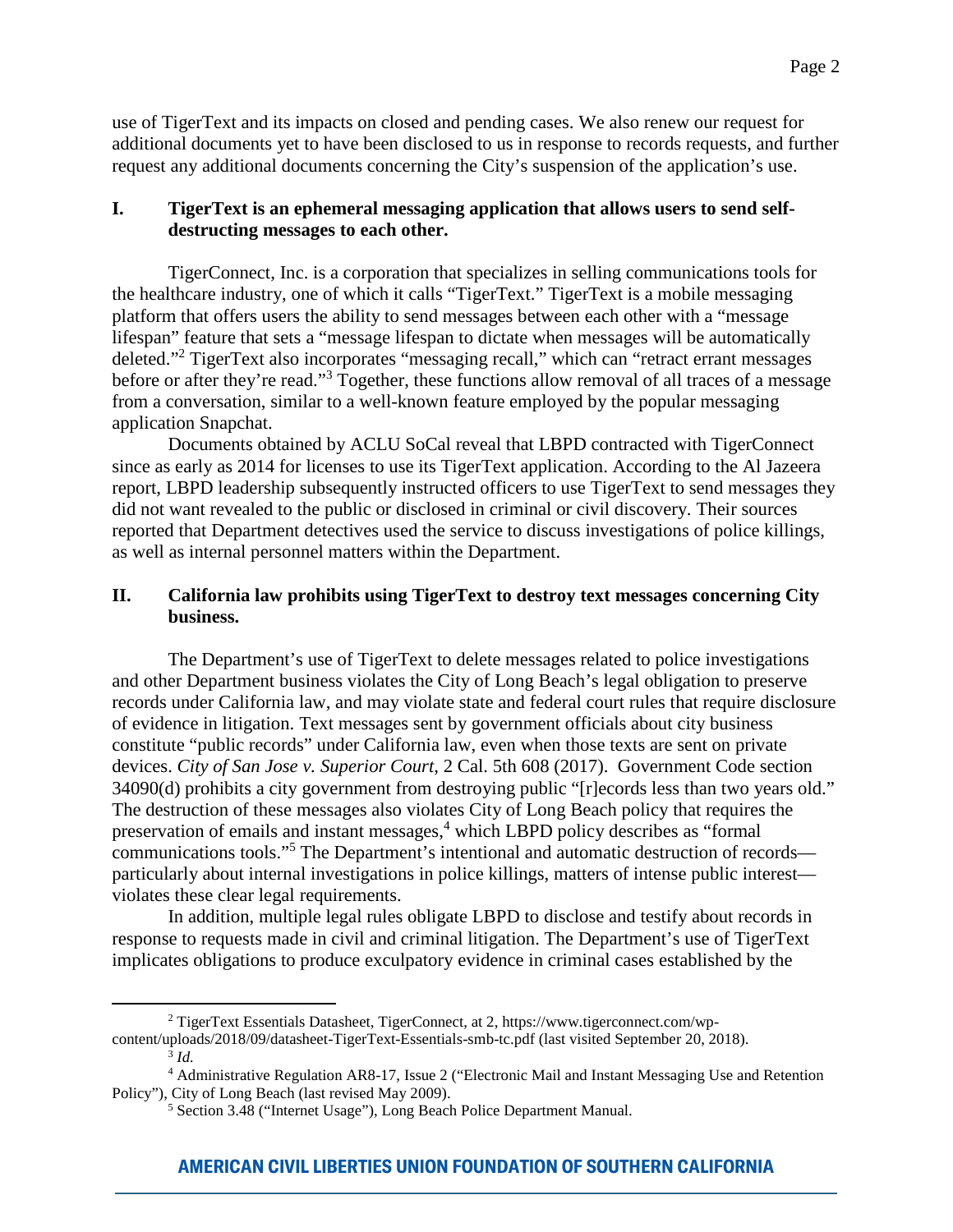Supreme Court in *Brady v. Maryland*, 373 U.S. 83 (1963). Under *Brady*, the City and district attorneys may have violated a criminal defendant's constitutionally protected due process rights if LBPD officers communicated sensitive or important information to each other concerning the defendant's case, then destroyed those communications and prevented their disclosure. In addition to potential *Brady* violations, using TigerText may also have violated legal obligations to respond accurately to document requests in civil rights cases, and obligations to truthfully testify under oath about communications made concerning a police investigation. If LBPD officers used TigerText to discuss matters related to civil and criminal cases without disclosing the communications, they may have violated these litigation rules and threatened the integrity of the cases' outcomes.

# **III. LBPD must immediately promulgate policy prohibiting use of self-destructing messages and must investigate use of TigerText.**

Given the illegality of TigerText's use by the Long Beach Police Department and the potential impact of the application's use on pending and closed cases, ACLU SoCal calls on the Department to take immediate steps to remedy its use of the application. In particular, the Department must:

- 1. Terminate its contract with TigerConnect for the use of TigerText.
- 2. Promulgate policy prohibiting LBPD officers from using any self-destructing messaging applications for investigations or other Department business, including on private devices, and instruct officers to comply with California state law and city policy mandating records preservation.
- 3. Conduct a thorough internal investigation into the use of TigerText, including how its officers utilized the application, what types of messages they sent, the contents of those messages, and how many ongoing and closed cases LBPD officers used TigerText to communicate about. The conclusion of that investigation must be made public.
- 4. If any investigations into TigerText reveal that detectives used the application to discuss any particular civil or criminal case, provide prompt notice to all impacted litigants and their counsel.

We understand the Department issued a press release announcing a "suspension" in the use of TigerText "pending further review," and have reviewed Chief Luna's September 18, 2018 Special Order announcing the same. While we commend LBPD's immediate response to the TigerText revelations, more must be done to ensure compliance with California law and to regain the trust of the public in the Department's operations.

### **IV. The City of Long Beach must produce documents related to TigerText and its suspension.**

In addition to the above, the City must fully respond to ACLU SoCal's June 1, 2018 Public Records Act request, and provide further documents consistent with the new Request contained in this letter below. On June 1, ACLU SoCal submitted a request under the California Public Records Act for documents concerning the Department's use of TigerText (Reference number: P000739-060118). The City produced a subset of responsive documents, but failed to